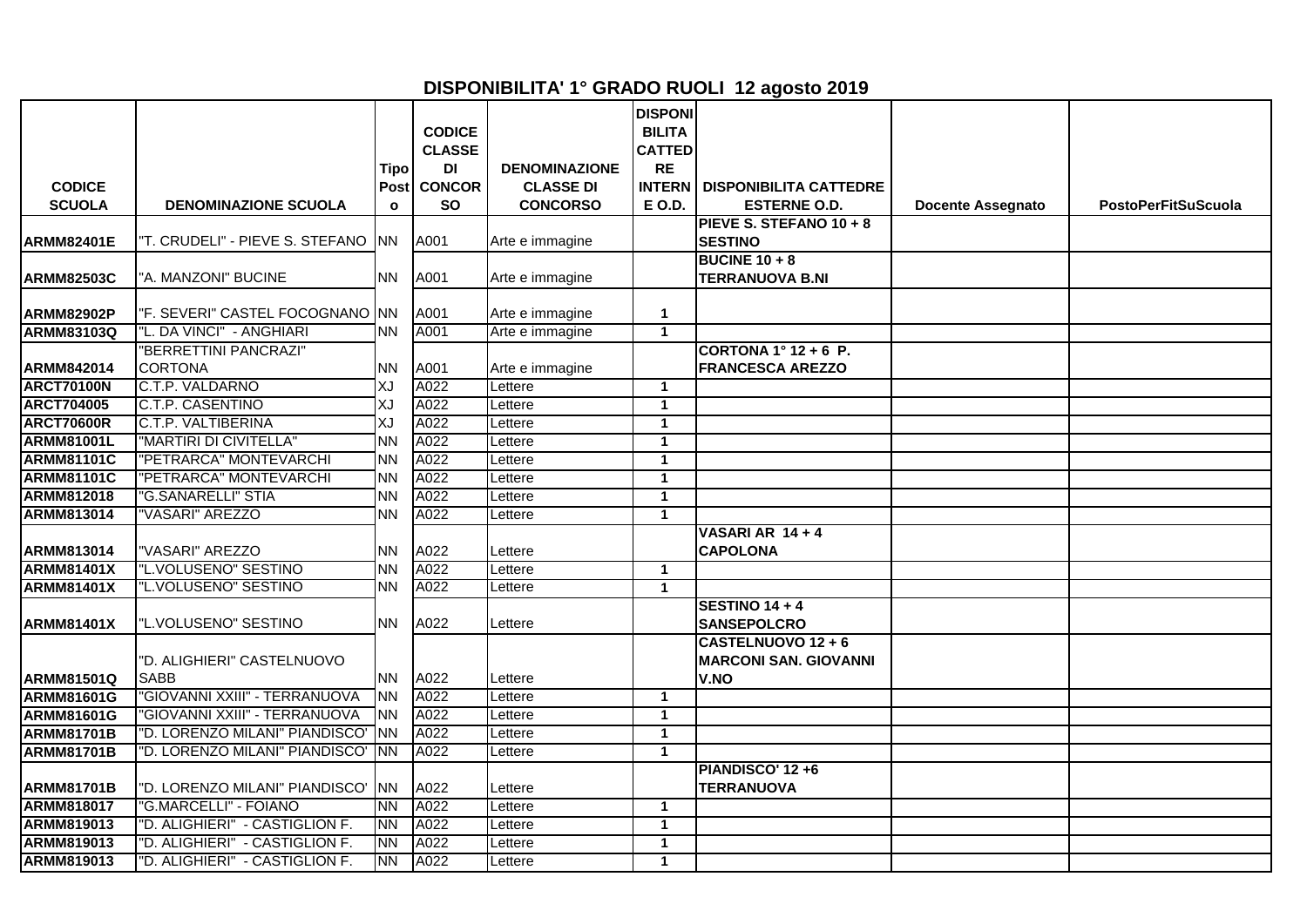|                   |                                            |              |                                |                      | <b>DISPONI</b>                 |                                                 |                          |                            |
|-------------------|--------------------------------------------|--------------|--------------------------------|----------------------|--------------------------------|-------------------------------------------------|--------------------------|----------------------------|
|                   |                                            |              | <b>CODICE</b><br><b>CLASSE</b> |                      | <b>BILITA</b><br><b>CATTED</b> |                                                 |                          |                            |
|                   |                                            | <b>Tipo</b>  | DI                             | <b>DENOMINAZIONE</b> | <b>RE</b>                      |                                                 |                          |                            |
| <b>CODICE</b>     |                                            |              | Post CONCOR                    | <b>CLASSE DI</b>     | <b>INTERN</b>                  | <b>DISPONIBILITA CATTEDRE</b>                   |                          |                            |
| <b>SCUOLA</b>     | <b>DENOMINAZIONE SCUOLA</b>                | $\mathbf{o}$ | <b>SO</b>                      | <b>CONCORSO</b>      | E O.D.                         | <b>ESTERNE O.D.</b>                             | <b>Docente Assegnato</b> | <b>PostoPerFitSuScuola</b> |
| <b>ARMM819013</b> | "D. ALIGHIERI" - CASTIGLION F.             | <b>NN</b>    | A022                           | Lettere              | $\mathbf 1$                    |                                                 |                          |                            |
| <b>ARMM820017</b> | "F.MOCHI" LOC. LEVANE                      | NN.          | A022                           | Lettere              | $\mathbf{1}$                   |                                                 |                          |                            |
|                   |                                            |              |                                |                      |                                | LEVANE 16 + 2 PETRARCA                          |                          |                            |
| ARMM820017        | "F.MOCHI" LOC. LEVANE                      | NN.          | A022                           | Lettere              |                                | <b>MONTEVARCHI</b>                              |                          |                            |
| ARMM821013        | "G. MARCONI"                               | NN.          | A022                           | Lettere              | $\mathbf{1}$                   |                                                 |                          |                            |
| ARMM821013        | "G. MARCONI"                               | NN.          | A022                           | Lettere              | $\mathbf 1$                    |                                                 |                          |                            |
| <b>ARMM82401E</b> | "T. CRUDELI" - PIEVE S. STEFANO            | <b>NN</b>    | A022                           | Lettere              | $\mathbf{1}$                   |                                                 |                          |                            |
| <b>ARMM82401E</b> | "T. CRUDELI" - PIEVE S. STEFANO            | NN.          | A022                           | Lettere              | $\mathbf{1}$                   |                                                 |                          |                            |
| <b>ARMM82503C</b> | "A. MANZONI" BUCINE                        | NN.          | A022                           | Lettere              | $\mathbf 1$                    |                                                 |                          |                            |
| <b>ARMM82503C</b> | "A. MANZONI" BUCINE                        | NN.          | A022                           | _ettere              | $\mathbf 1$                    |                                                 |                          |                            |
| <b>ARMM82503C</b> | "A. MANZONI" BUCINE                        | NN.          | A022                           | Lettere              | $\mathbf{1}$                   |                                                 |                          |                            |
| <b>ARMM82503C</b> | "A. MANZONI" BUCINE                        | NN.          | A022                           | Lettere              |                                | <b>BUCINE 14 + 4</b><br><b>TERRANUOVA B.NI</b>  |                          |                            |
| <b>ARMM826016</b> | "C. PORTELLI" LORO CIUFFENNA               | <b>NN</b>    | A022                           | Lettere              | $\mathbf{1}$                   |                                                 |                          |                            |
| <b>ARMM826016</b> | "C. PORTELLI" LORO CIUFFENNA               | <b>NN</b>    | A022                           | Lettere              | $\mathbf 1$                    |                                                 |                          |                            |
| ARMM827012        | "MASACCIO" SAN GIOVANNI<br>VALDARNO        | NN.          | A022                           | Lettere              | $\mathbf 1$                    |                                                 |                          |                            |
| ARMM827012        | "MASACCIO" SAN GIOVANNI<br><b>VALDARNO</b> | NN.          | A022                           | Lettere              | $\mathbf 1$                    |                                                 |                          |                            |
| ARMM827012        | "MASACCIO" SAN GIOVANNI<br>VALDARNO        | NN.          | A022                           | Lettere              |                                | $MASACCIO$ 12 + 6<br><b>CONVITTO AREZZO</b>     |                          |                            |
| <b>ARMM82902P</b> | "F. SEVERI" CASTEL FOCOGNANO INN           |              | A022                           | Lettere              |                                | CASTELFOCOGNANO 10+<br>8 SOCI                   |                          |                            |
|                   |                                            |              |                                |                      |                                | ANGHIARI 15 + 3 IV                              |                          |                            |
| ARMM83103Q        | "L. DA VINCI" - ANGHIARI                   | NN           | A022                           | Lettere              |                                | <b>NOVEMBRE AR</b>                              |                          |                            |
| ARMM833019        | "G.RIGUTINI" LUCIGNANO                     | NN.          | A022                           | Lettere              | $\mathbf 1$                    |                                                 |                          |                            |
| ARMM833019        | "G.RIGUTINI" LUCIGNANO                     | NN.          | A022                           | Lettere              | $\mathbf{1}$                   |                                                 |                          |                            |
| ARMM833019        | "G.RIGUTINI" LUCIGNANO                     | <b>NN</b>    | A022                           | Lettere              | $\mathbf 1$                    |                                                 |                          |                            |
| ARMM834015        | "MAGIOTTI" MONTEVARCHI                     | NN.          | A022                           | Lettere              | $\mathbf 1$                    |                                                 |                          |                            |
| ARMM834015        | "MAGIOTTI" MONTEVARCHI                     | NN.          | A022                           | Lettere              | $\mathbf 1$                    |                                                 |                          |                            |
| ARMM834015        | <b>MAGIOTTI" MONTEVARCHI</b>               | <b>NN</b>    | A022                           | Lettere              |                                | <b>MAGIOTTI 15 + 3 LORO</b><br><b>CIUFFENNA</b> |                          |                            |
| ARMM835011        | "CESALPINO"                                | NN.          | A022                           | Lettere              | $\mathbf{1}$                   |                                                 |                          |                            |
| <b>ARMM835011</b> | "CESALPINO"                                | <b>NN</b>    | A022                           | Lettere              | $\mathbf{1}$                   |                                                 |                          |                            |
| <b>ARMM83601R</b> | "PIERO DELLA FRANCESCA"<br><b>AREZZO</b>   | <b>NN</b>    | A022                           | Lettere              |                                | P. FRANCESCA 16 + 2<br><b>SEVERI AR</b>         |                          |                            |
| <b>ARMM83701L</b> | "IV NOVEMBRE"                              | <b>NN</b>    | A022                           | Lettere              | $\mathbf{1}$                   |                                                 |                          |                            |
| <b>ARMM83701L</b> | "IV NOVEMBRE"                              | NN           | A022                           | Lettere              | $\mathbf{1}$                   |                                                 |                          |                            |
| <b>ARMM83801C</b> | "MARGARITONE"                              | NN           | A022                           | Lettere              | $\mathbf{1}$                   |                                                 |                          |                            |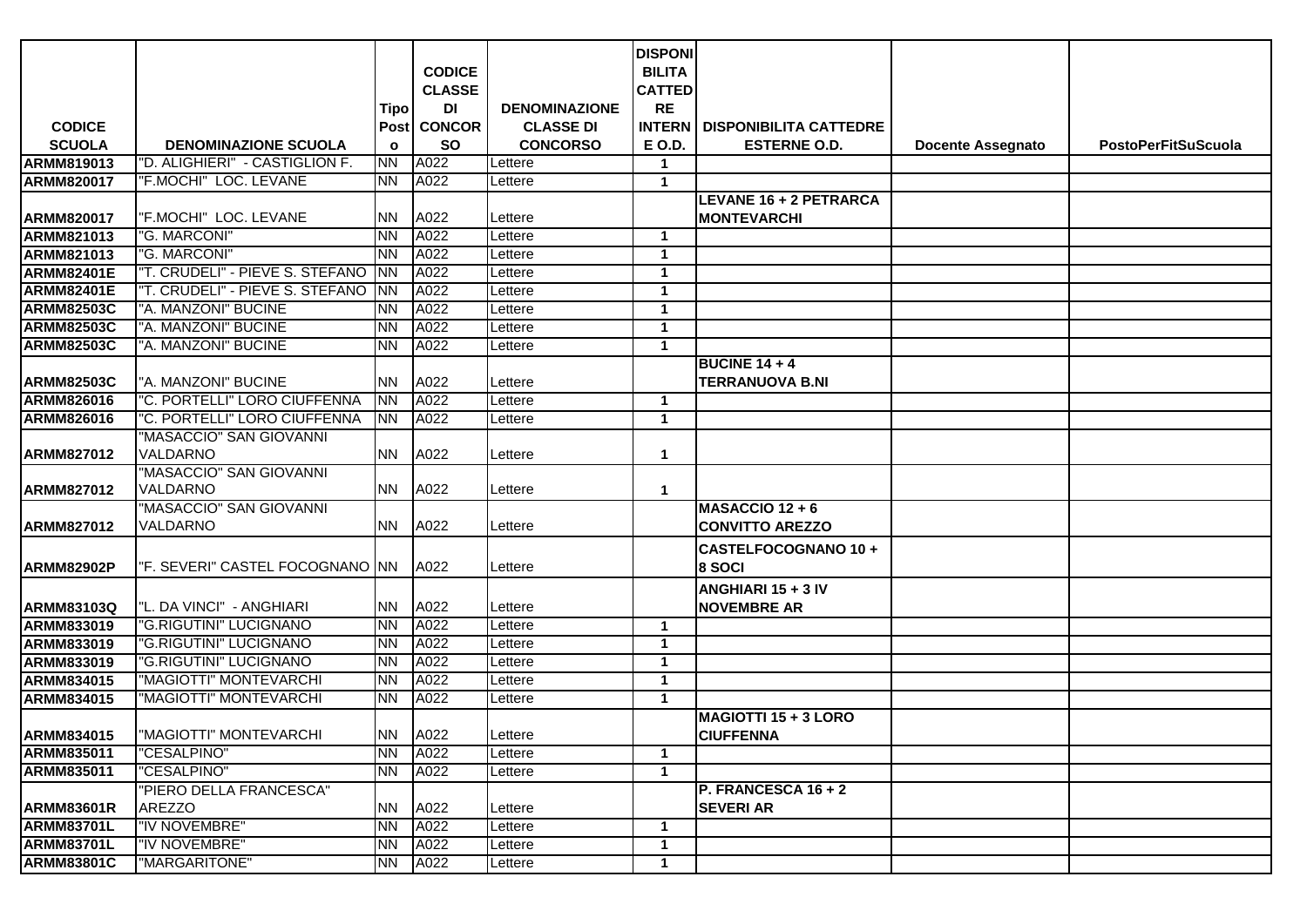|                   |                                |              |               |                                           | <b>DISPONI</b> |                                                  |                          |                              |
|-------------------|--------------------------------|--------------|---------------|-------------------------------------------|----------------|--------------------------------------------------|--------------------------|------------------------------|
|                   |                                |              | <b>CODICE</b> |                                           | <b>BILITA</b>  |                                                  |                          |                              |
|                   |                                |              | <b>CLASSE</b> |                                           | <b>CATTED</b>  |                                                  |                          |                              |
|                   |                                | <b>Tipo</b>  | DI            | <b>DENOMINAZIONE</b>                      | <b>RE</b>      |                                                  |                          |                              |
| <b>CODICE</b>     |                                | Post         | <b>CONCOR</b> | <b>CLASSE DI</b>                          | <b>INTERN</b>  | <b>DISPONIBILITA CATTEDRE</b>                    |                          |                              |
| <b>SCUOLA</b>     | <b>DENOMINAZIONE SCUOLA</b>    | $\mathbf{o}$ | <b>SO</b>     | <b>CONCORSO</b>                           | E O.D.         | <b>ESTERNE O.D.</b>                              | <b>Docente Assegnato</b> | <b>PostoPerFitSuScuola</b>   |
|                   |                                |              |               |                                           |                | <b>MARGARITONE 12 + 6</b>                        |                          |                              |
| <b>ARMM83801C</b> | "MARGARITONE"                  | NN.          | A022          | Lettere                                   |                | <b>CESALPINO AR</b>                              |                          |                              |
|                   |                                |              |               |                                           |                | <b>CORTONA 2° 10+8</b>                           |                          |                              |
| <b>ARMM841018</b> | SCUOLA MEDIA TERONTOLA         | <b>NN</b>    | A022          | Lettere                                   |                | <b>FOIANO</b>                                    |                          |                              |
|                   |                                |              |               | Lingua italiana per                       |                |                                                  |                          |                              |
|                   |                                |              |               | discenti di lingua                        |                |                                                  |                          |                              |
| <b>ARCT70000T</b> | C.T.P.AREZZO                   | χJ           | A023          | straniera (alloglotti)                    | $\mathbf{1}$   |                                                  |                          |                              |
|                   |                                |              |               | Lingua italiana per<br>discenti di lingua |                |                                                  |                          |                              |
| <b>ARCT70000T</b> | C.T.P.AREZZO                   | ΧJ           | A023          | straniera (alloglotti)                    | $\mathbf{1}$   |                                                  |                          |                              |
| <b>ARCT70000T</b> | C.T.P.AREZZO                   | XJ           | A028          | Matematica                                | $\mathbf{1}$   |                                                  |                          |                              |
| <b>ARCT70100N</b> | C.T.P. VALDARNO                | ΧJ           | A028          | Matematica                                | $\mathbf{1}$   |                                                  |                          | <b>DELFINO FRANCESCO</b>     |
| <b>ARCT704005</b> | <b>C.T.P. CASENTINO</b>        | XJ           | A028          | Matematica                                | $\mathbf{1}$   |                                                  |                          |                              |
| <b>ARCT70600R</b> | <b>C.T.P. VALTIBERINA</b>      | ΧJ           | A028          | Matematica                                | $\mathbf{1}$   |                                                  |                          |                              |
| <b>ARMM81001L</b> | "MARTIRI DI CIVITELLA"         | <b>NN</b>    | A028          | Matematica                                | $\mathbf{1}$   |                                                  |                          |                              |
|                   |                                |              |               |                                           |                | Civitella 12 + 6 IV Nov.                         |                          |                              |
| <b>ARMM81001L</b> | "MARTIRI DI CIVITELLA"         | <b>NN</b>    | A028          | Matematica                                |                | Arezzo                                           |                          |                              |
| <b>ARMM813014</b> | "VASARI" AREZZO                | <b>NN</b>    | A028          | Matematica                                | $\mathbf{1}$   |                                                  |                          | <b>NUZZO ANGELA</b>          |
| <b>ARMM813014</b> | "VASARI" AREZZO                | <b>NN</b>    | A028          | Matematica                                | $\mathbf{1}$   |                                                  |                          |                              |
| ARMM813014        | "VASARI" AREZZO                | <b>NN</b>    | A028          | Matematica                                | $\mathbf{1}$   |                                                  |                          |                              |
| <b>ARMM81401X</b> | "L.VOLUSENO" SESTINO           | <b>INN</b>   | A028          | Matematica                                | $\mathbf{1}$   |                                                  |                          | <b>SENSI ARIANNA</b>         |
| <b>ARMM81701B</b> | "D. LORENZO MILANI" PIANDISCO' | <b>INN</b>   | A028          | Matematica                                | $\mathbf{1}$   |                                                  |                          | <b>BOE ISELIN MATHILDE T</b> |
| <b>ARMM81701B</b> | "D. LORENZO MILANI" PIANDISCO' | <b>NN</b>    | A028          | Matematica                                | $\mathbf{1}$   |                                                  |                          |                              |
| <b>ARMM818017</b> | "G.MARCELLI" - FOIANO          | <b>NN</b>    | A028          | Matematica                                | $\mathbf{1}$   |                                                  |                          |                              |
| <b>ARMM818017</b> | "G.MARCELLI" - FOIANO          | INN          | A028          | Matematica                                |                | <b>FOIANO 9 + 9 LUCIGNANO</b>                    |                          |                              |
| <b>ARMM819013</b> | "D. ALIGHIERI" - CASTIGLION F. | <b>NN</b>    | A028          | Matematica                                |                |                                                  |                          | <b>MILIGHETTI PRISCILLA</b>  |
|                   |                                |              |               |                                           |                | <b>LEVANE 6 + 6 PETRARCA</b>                     |                          |                              |
|                   |                                |              |               |                                           |                | <b>MONTEVARCHI+6</b>                             |                          |                              |
| <b>ARMM820017</b> | "F.MOCHI" LOC. LEVANE          | <b>NN</b>    | A028          | Matematica                                |                | <b>MAGIOTTI MONTEVARCHI</b>                      |                          |                              |
| <b>ARMM82201V</b> | "TREDICI APRILE" LOC. SOCI     | <b>NN</b>    | A028          | Matematica                                |                |                                                  |                          |                              |
| <b>ARMM82201V</b> | "TREDICI APRILE" LOC. SOCI     | <b>NN</b>    | A028          | Matematica                                |                | SOCI 12 + 6 POPPI                                |                          |                              |
| <b>ARMM82301P</b> | "G. GARIBALDI" CAPOLONA        | <b>NN</b>    | A028          | Matematica                                | $\mathbf{1}$   |                                                  |                          |                              |
| <b>ARMM82301P</b> | "G. GARIBALDI" CAPOLONA        | <b>NN</b>    | A028          | Matematica                                | $\mathbf{1}$   |                                                  |                          |                              |
| <b>ARMM82301P</b> | "G. GARIBALDI" CAPOLONA        | <b>NN</b>    | A028          | Matematica                                | $\mathbf{1}$   |                                                  |                          |                              |
| <b>ARMM82503C</b> | "A. MANZONI" BUCINE            | <b>NN</b>    | A028          | Matematica                                |                | <b>BUCINE 12 + 6 PIER</b><br><b>FRANCESCA AR</b> |                          |                              |
| <b>ARMM826016</b> | "C. PORTELLI" LORO CIUFFENNA   | <b>NN</b>    | A028          | Matematica                                | $\mathbf{1}$   |                                                  |                          | <b>LANINI LUCIA</b>          |
| <b>ARMM82801T</b> | G. BORGHI - BIBBIENA           | <b>NN</b>    | A028          | Matematica                                | $\mathbf{1}$   |                                                  |                          |                              |
| <b>ARMM82801T</b> | G. BORGHI - BIBBIENA           | <b>NN</b>    | A028          | Matematica                                | $\mathbf{1}$   |                                                  |                          |                              |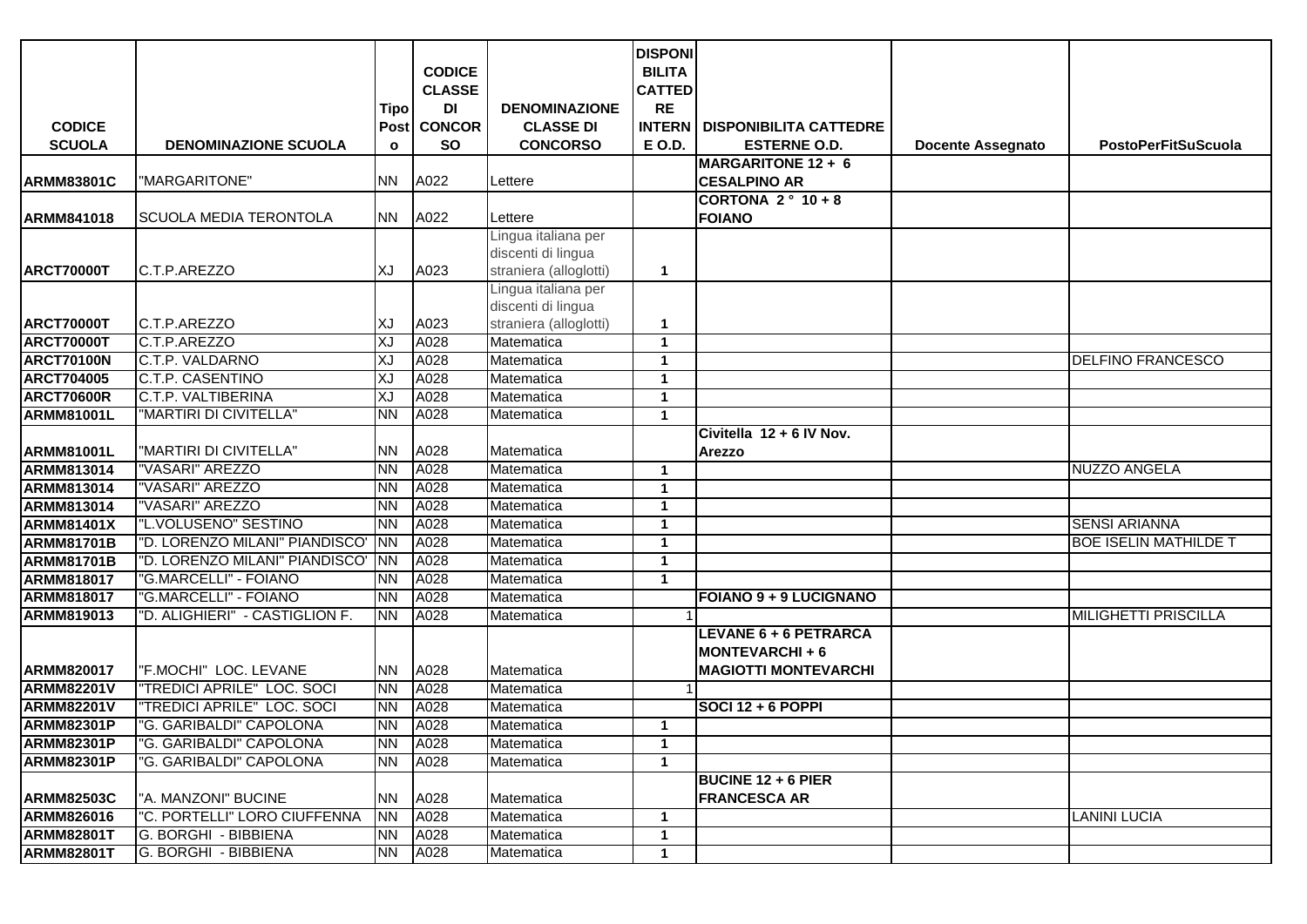|                   |                                          |                |                |                      | <b>DISPONI</b> |                                 |                          |                            |
|-------------------|------------------------------------------|----------------|----------------|----------------------|----------------|---------------------------------|--------------------------|----------------------------|
|                   |                                          |                | <b>CODICE</b>  |                      | <b>BILITA</b>  |                                 |                          |                            |
|                   |                                          |                | <b>CLASSE</b>  |                      | <b>CATTED</b>  |                                 |                          |                            |
|                   |                                          | Tipo           | DI             | <b>DENOMINAZIONE</b> | <b>RE</b>      |                                 |                          |                            |
| <b>CODICE</b>     |                                          | Post           | <b>CONCOR</b>  | <b>CLASSE DI</b>     | <b>INTERN</b>  | <b>DISPONIBILITA CATTEDRE</b>   |                          |                            |
| <b>SCUOLA</b>     | <b>DENOMINAZIONE SCUOLA</b>              | $\mathbf{o}$   | <b>SO</b>      | <b>CONCORSO</b>      | <b>E O.D.</b>  | <b>ESTERNE O.D.</b>             | <b>Docente Assegnato</b> | <b>PostoPerFitSuScuola</b> |
|                   |                                          |                |                |                      |                |                                 |                          |                            |
| <b>ARMM82902P</b> | "F. SEVERI" CASTEL FOCOGNANO  NN         |                | A028           | Matematica           | 1              |                                 |                          | LORINI ENRICO              |
|                   | "A. SANSOVINO" MONTE S.                  |                |                |                      |                |                                 |                          |                            |
| <b>ARMM83202E</b> | <b>SAVINO</b>                            | <b>NN</b>      | A028           | Matematica           |                | $MSS 12 + 6 SEVERI AR$          |                          | ANGORI EUGENIA             |
| <b>ARMM833019</b> | "G.RIGUTINI" LUCIGNANO                   | <b>NN</b>      | A028           | Matematica           | $\mathbf{1}$   |                                 |                          |                            |
| <b>ARMM835011</b> | "CESALPINO"                              | <b>NN</b>      | A028           | Matematica           | $\mathbf{1}$   |                                 |                          |                            |
| <b>ARMM835011</b> | "CESALPINO"                              | <b>NN</b>      | A028           | Matematica           | $\mathbf{1}$   |                                 |                          |                            |
| ARMM835011        | "CESALPINO"                              | NN.            | A028           | Matematica           | $\mathbf{1}$   |                                 |                          |                            |
| <b>ARMM835011</b> | "CESALPINO"                              | <b>NN</b>      | A028           | Matematica           | $\mathbf{1}$   |                                 |                          |                            |
| <b>ARMM83601R</b> | "PIERO DELLA FRANCESCA"<br><b>AREZZO</b> | <b>NN</b>      | A028           | Matematica           | 1              |                                 |                          |                            |
| <b>ARMM83701L</b> | "IV NOVEMBRE"                            | <b>NN</b>      | A028           | Matematica           | $\mathbf 1$    |                                 |                          | <b>BARDI ANTONELLA</b>     |
| <b>ARMM83701L</b> | "IV NOVEMBRE"                            | <b>NN</b>      | A028           | Matematica           | $\mathbf{1}$   |                                 |                          |                            |
| <b>ARMM83801C</b> | "MARGARITONE"                            | <b>NN</b>      | A028           | Matematica           | $\mathbf 1$    |                                 |                          | <b>DUINO FRANCESCA</b>     |
| <b>ARMM83801C</b> | "MARGARITONE"                            | <b>NN</b>      | A028           | Matematica           | $\mathbf{1}$   |                                 |                          |                            |
| <b>ARMM839018</b> | <b>F. SEVERI</b>                         | <b>NN</b>      | A028           | Matematica           | $\mathbf{1}$   |                                 |                          |                            |
| <b>ARMM839018</b> | <b>F. SEVERI</b>                         | <b>NN</b>      | A028           | Matematica           | $\mathbf 1$    |                                 |                          |                            |
| <b>ARMM81101C</b> | "PETRARCA" MONTEVARCHI                   | <b>NN</b>      | A030           | <b>MUSICA</b>        |                | Petrarca 12 + 6 Piandiscò       |                          |                            |
| <b>ARMM82503C</b> | "A. MANZONI" BUCINE                      | <b>NN</b>      | A030           | <b>MUSICA</b>        |                | <b>BUCINE 10 + 8 LEVANE</b>     |                          |                            |
|                   |                                          |                |                |                      |                |                                 |                          |                            |
|                   |                                          |                |                |                      |                | CASTELNUOVO 6 + 6               |                          |                            |
|                   | "D. ALIGHIERI" CASTELNUOVO               |                |                |                      |                | PETRARCA MONTEVARCHI            |                          |                            |
| <b>ARMM81501Q</b> | <b>SABB</b>                              | NN.            | A049           | Scienze motorie      |                | +6 LEVANE                       |                          |                            |
|                   |                                          |                |                |                      |                | TERRANUOVA 10 + 8               |                          |                            |
| <b>ARMM81601G</b> | "GIOVANNI XXIII" - TERRANUOVA            | <b>NN</b>      | A049           | Scienze motorie      |                | <b>MARCONI SGV</b>              |                          |                            |
| <b>ARMM819013</b> | "D. ALIGHIERI" - CASTIGLION F.           | <b>NN</b>      | A049           | Scienze motorie      | $\mathbf{1}$   |                                 |                          |                            |
| <b>ARMM820017</b> | "F.MOCHI" LOC. LEVANE                    | <b>NN</b>      | A049           | Scienze motorie      | $\mathbf{1}$   |                                 |                          |                            |
|                   |                                          |                |                |                      |                | PIEVE S. STEFANO 10 + 8         |                          |                            |
| <b>ARMM82401E</b> | "T. CRUDELI" - PIEVE S. STEFANO  NN      |                | A049           | Scienze motorie      |                | <b>SESTINO</b>                  |                          |                            |
|                   |                                          |                |                |                      |                |                                 |                          |                            |
|                   |                                          |                |                |                      |                | <b>BUCINE 10 + 4 LEVANE + 4</b> |                          |                            |
| <b>ARMM82503C</b> | I"A. MANZONI" BUCINE                     | <b>NN A049</b> |                | Scienze motorie      |                | <b>PETRARCA MONTEVARCHI</b>     |                          |                            |
| <b>ARMM827012</b> | "MASACCIO"                               | <b>NN</b>      | A049           | Scienze motorie      | $\mathbf 1$    |                                 |                          |                            |
|                   | "A. SANSOVINO" MONTE S.                  |                |                |                      |                |                                 |                          |                            |
| <b>ARMM83202E</b> | <b>SAVINO</b>                            | <b>NN</b>      | A049           | Scienze motorie      | $\mathbf{1}$   |                                 |                          |                            |
|                   |                                          |                |                |                      |                | <b>CESALPINO 12 + 6 VASARI</b>  |                          |                            |
| <b>ARMM835011</b> | "CESALPINO"                              | <b>NN</b>      | A049           | Scienze motorie      |                | <b>AR</b>                       |                          |                            |
|                   | 'PIERO DELLA FRANCESCA"                  |                |                |                      |                |                                 |                          |                            |
| <b>ARMM83601R</b> | <b>AREZZO</b>                            |                | <b>NN A049</b> | Scienze motorie      | $\mathbf 1$    |                                 |                          |                            |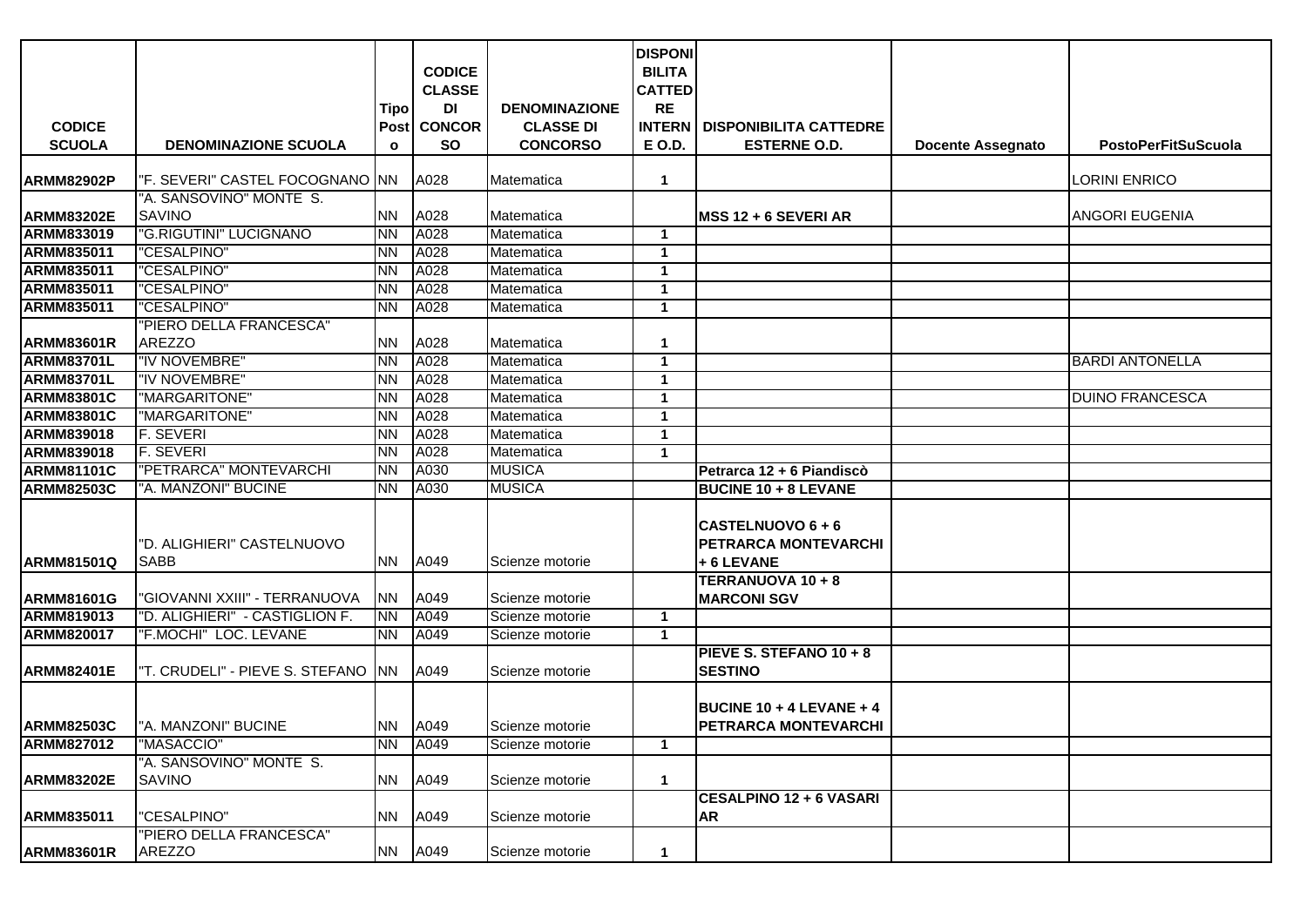|                   |                                        |                |                  |                      | <b>DISPONI</b> |                                        |                          |                            |
|-------------------|----------------------------------------|----------------|------------------|----------------------|----------------|----------------------------------------|--------------------------|----------------------------|
|                   |                                        |                | <b>CODICE</b>    |                      | <b>BILITA</b>  |                                        |                          |                            |
|                   |                                        |                | <b>CLASSE</b>    |                      | <b>CATTED</b>  |                                        |                          |                            |
|                   |                                        | Tipo           | DI               | <b>DENOMINAZIONE</b> | <b>RE</b>      |                                        |                          |                            |
| <b>CODICE</b>     |                                        |                | Post CONCOR      | <b>CLASSE DI</b>     |                | <b>INTERN   DISPONIBILITA CATTEDRE</b> |                          |                            |
| <b>SCUOLA</b>     | <b>DENOMINAZIONE SCUOLA</b>            | $\mathbf{o}$   | <b>SO</b>        | <b>CONCORSO</b>      | <b>E O.D.</b>  | <b>ESTERNE O.D.</b>                    | <b>Docente Assegnato</b> | <b>PostoPerFitSuScuola</b> |
|                   | "PIERO DELLA FRANCESCA"                |                |                  |                      |                | P. FRANCESCA 14 + 4                    |                          |                            |
| <b>ARMM83601R</b> | <b>AREZZO</b>                          | NN   A049      |                  | Scienze motorie      |                | <b>VASARI AR</b>                       |                          |                            |
| <b>ARMM839018</b> | F. SEVERI                              | <b>NN</b>      | A049             | Scienze motorie      | $\mathbf 1$    |                                        |                          |                            |
|                   | "BERRETTINI PANCRAZI"                  |                |                  |                      |                |                                        |                          |                            |
| ARMM842014        | <b>CORTONA</b>                         | <b>NN A049</b> |                  | Scienze motorie      |                | CORTONA 1° 12 + 6 FOIANO               |                          |                            |
|                   | CONVITTO NAZIONALE V.                  |                |                  |                      |                | <b>CONVITTO 12 +6 VASARI</b>           |                          |                            |
| <b>ARMM00900C</b> | <b>EMANUELE</b>                        | <b>NN</b>      | A060             | Tecnologia           |                | <b>AR</b>                              |                          |                            |
| <b>ARMM812018</b> | "G.SANARELLI" STIA                     | <b>NN</b>      | A060             | Tecnologia           | 1              |                                        |                          |                            |
| <b>ARMM819013</b> | "D. ALIGHIERI" - CASTIGLION F.         | <b>NN</b>      | A060             | Tecnologia           | $\mathbf{1}$   |                                        |                          |                            |
| <b>ARMM820017</b> | "F.MOCHI" LOC. LEVANE                  | <b>NN</b>      | A060             | Tecnologia           |                | LEVANE 10 + 8 BUCINE                   |                          |                            |
|                   |                                        |                |                  |                      |                | PIEVE S. STEFANO 10 + 8                |                          |                            |
| <b>ARMM82401E</b> | "T. CRUDELI" - PIEVE S. STEFANO        | <b>NN</b>      | A060             | Tecnologia           |                | <b>SESTINO</b>                         |                          |                            |
| <b>ARMM82801T</b> | G. BORGHI - BIBBIENA                   | <b>NN</b>      | A060             | Tecnologia           | $\mathbf{1}$   |                                        |                          |                            |
| <b>ARMM83002V</b> | "B. PECCI" - POPPI                     | <b>NN</b>      | A060             | Tecnologia           |                | POPPI 14 + 4 CAPOLONA                  |                          |                            |
|                   |                                        |                |                  |                      |                | CESALPINO 12 + 6                       |                          |                            |
| ARMM835011        | "CESALPINO"                            | <b>NN</b>      | A060             | Tecnologia           |                | <b>MARGARITONE AR</b>                  |                          |                            |
| <b>ARMM839018</b> | <b>F. SEVERI</b>                       | <b>NN</b>      | A060             | Tecnologia           | $\mathbf 1$    |                                        |                          |                            |
| <b>ARMM839018</b> | <b>F. SEVERI</b>                       | <b>NN</b>      | A060             | Tecnologia           | $\mathbf{1}$   |                                        |                          |                            |
| <b>ARMM839018</b> | <b>F. SEVERI</b>                       | <b>NN</b>      | A060             | Tecnologia           | $\mathbf{1}$   |                                        |                          |                            |
| <b>ARMM841018</b> | <b>SCUOLA MEDIA TERONTOLA</b>          | <b>NN</b>      | A060             | Tecnologia           | 1              |                                        |                          |                            |
|                   | "BERRETTINI PANCRAZI"                  |                |                  |                      |                |                                        |                          |                            |
| ARMM842014        | <b>CORTONA</b>                         |                | <b>NN A060</b>   | Tecnologia           |                | CORTONA 1° 12 + 6 FOIANO               |                          |                            |
|                   |                                        |                |                  |                      |                | PETRARCA 12 + 6                        |                          |                            |
| <b>ARMM81101C</b> | "PETRARCA" MONTEVARCHI                 |                | NN AA25          | Francese             |                | <b>PIANDISCO'</b>                      |                          |                            |
| <b>ARMM812018</b> | "G.SANARELLI" STIA                     | INN .          | AA <sub>25</sub> | Francese             | $\mathbf 1$    |                                        |                          |                            |
|                   | "D. ALIGHIERI" CASTELNUOVO             |                |                  |                      |                |                                        |                          |                            |
| <b>ARMM81501Q</b> | <b>SABB</b>                            | INN            | AA25             | Francese             | 1              |                                        |                          |                            |
|                   |                                        |                |                  |                      |                | LEVANE 10 + 8 MASACCIO                 |                          |                            |
| <b>ARMM820017</b> | "F.MOCHI" LOC. LEVANE                  | <b>NN</b>      | <b>AA25</b>      | Francese             |                | <b>SGV</b>                             |                          |                            |
| <b>ARMM821013</b> | "G. MARCONI"                           | INN .          | <b>AA25</b>      | Francese             | $\mathbf 1$    |                                        |                          |                            |
|                   |                                        |                |                  |                      |                | MARCONI 12 + 6                         |                          |                            |
| ARMM821013        | "G. MARCONI"                           |                | NN AA25          | Francese             |                | <b>CASTELNUOVO SABB.</b>               |                          |                            |
|                   |                                        |                |                  |                      |                | <b>BUCINE 16 + 2</b>                   |                          |                            |
| <b>ARMM82503C</b> | "A. MANZONI" BUCINE                    |                | NN AA25          | Francese             |                | <b>TERRANUOVA</b>                      |                          |                            |
|                   |                                        |                |                  |                      |                | <b>LORO CIUFFENNA 16 + 2</b>           |                          |                            |
| ARMM826016        | "C. PORTELLI" LORO CIUFFENNA           |                | NN AA25          | Francese             |                | <b>MAGIOTTI MONTEVARCHI</b>            |                          |                            |
| <b>ARMM82801T</b> | G. BORGHI - BIBBIENA                   |                | NN AA25          | Francese             | $\mathbf{1}$   |                                        |                          |                            |
|                   |                                        |                |                  |                      |                |                                        |                          |                            |
| <b>ARMM82902P</b> | "F. SEVERI" CASTEL FOCOGNANO NN   AA25 |                |                  | Francese             | 1              |                                        |                          |                            |